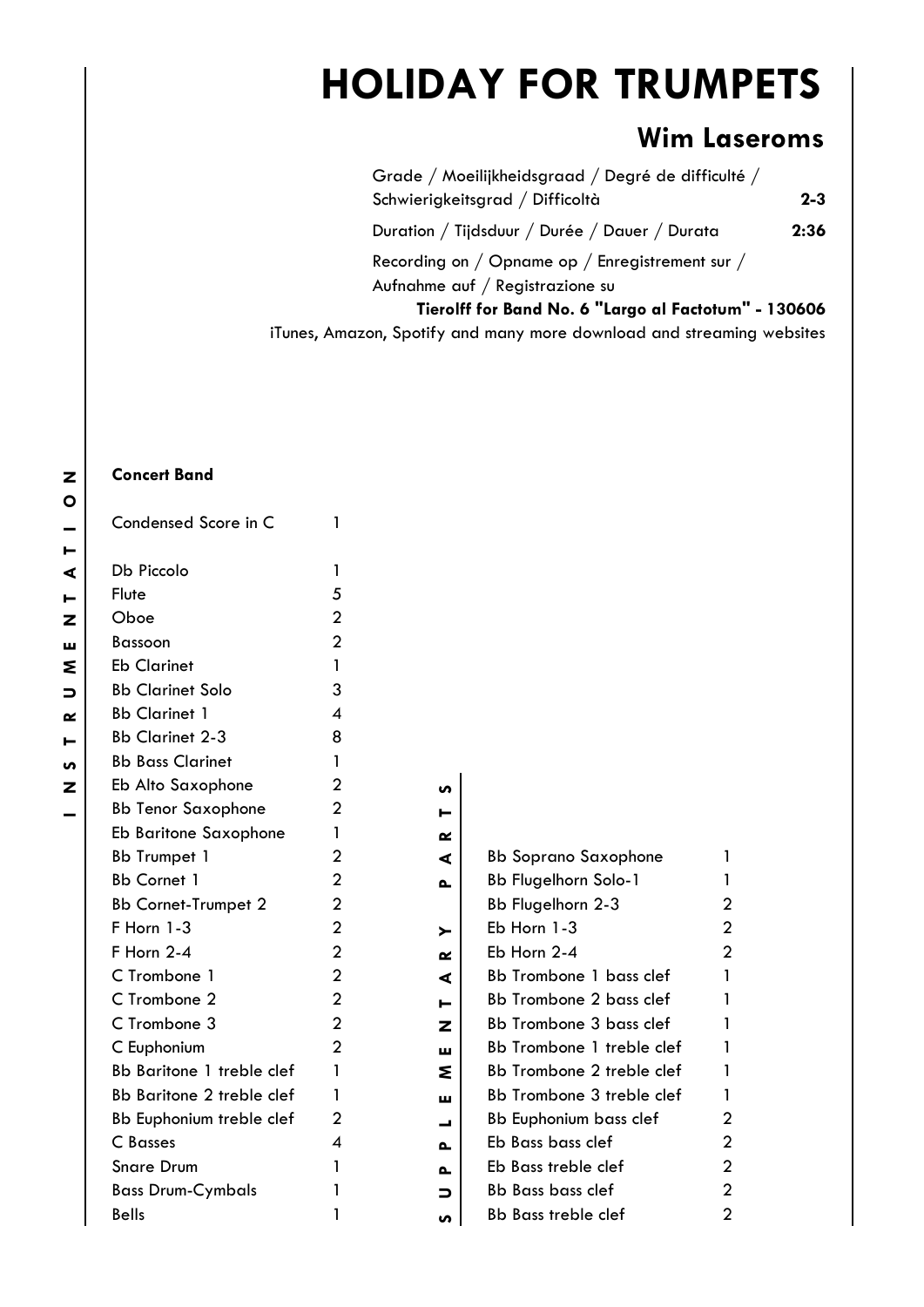Conductor C/Ut

## **Holiday for Trumpets**

Solo for 3 Trumpets with Band

Wim Laseroms